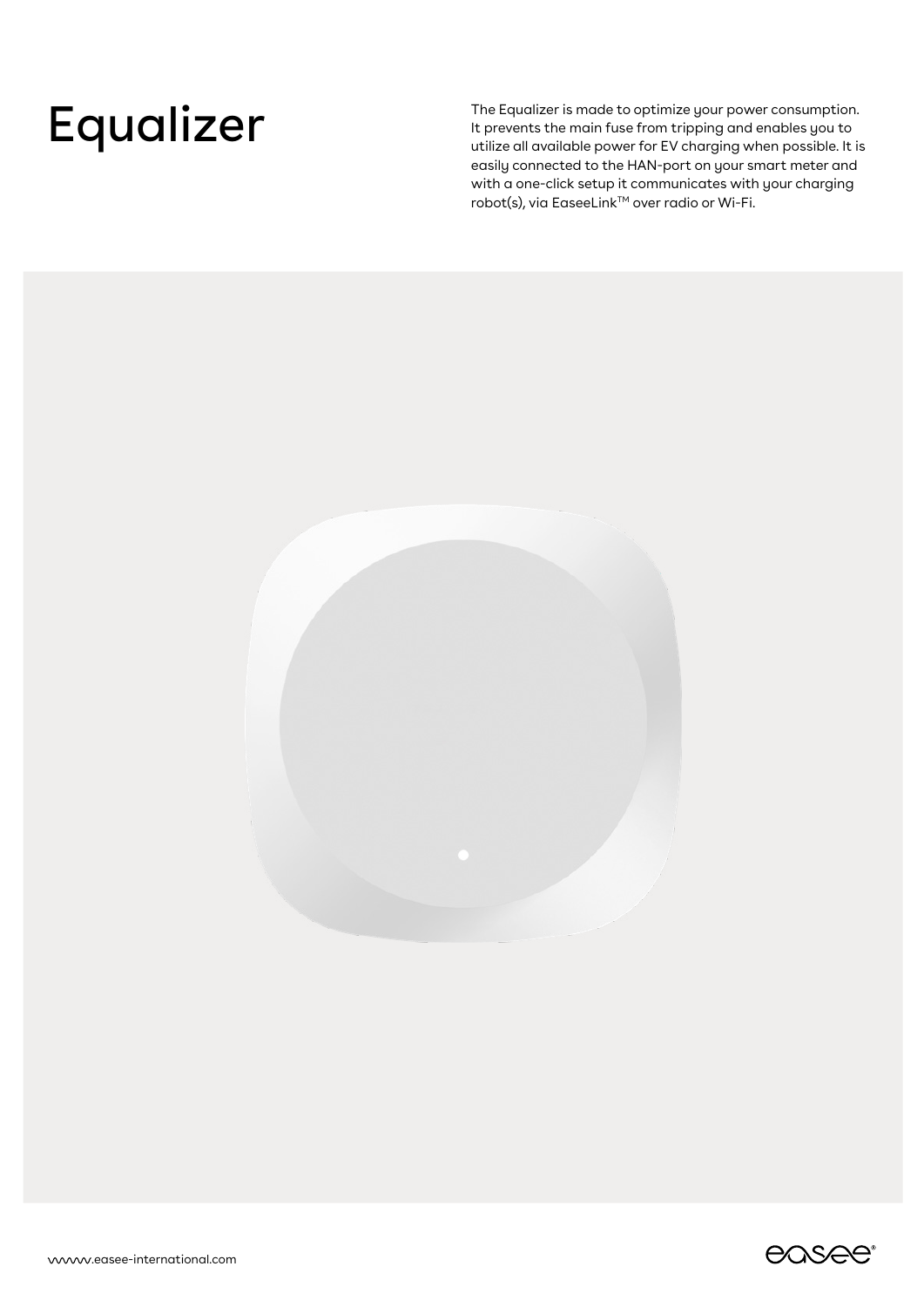# **Smart power management**



## **Benefits**

- Automatic load balancing between the charging robot(s) and the building. –
- Avoid overload and power interruption while charging your EV.
- Charge your EV's faster when the general consumption in the building is low.\*
- Plug & Play one-click setup.\*
- Communication over EaseeLink™ directly with your chargers or by WiFi.\*
- Monitor the power consumption in your building through the Easee app.
- No external power needed.
- Up to 50m coverage in open air.\*
- For a list of supported meters, go to<http://easee.support>.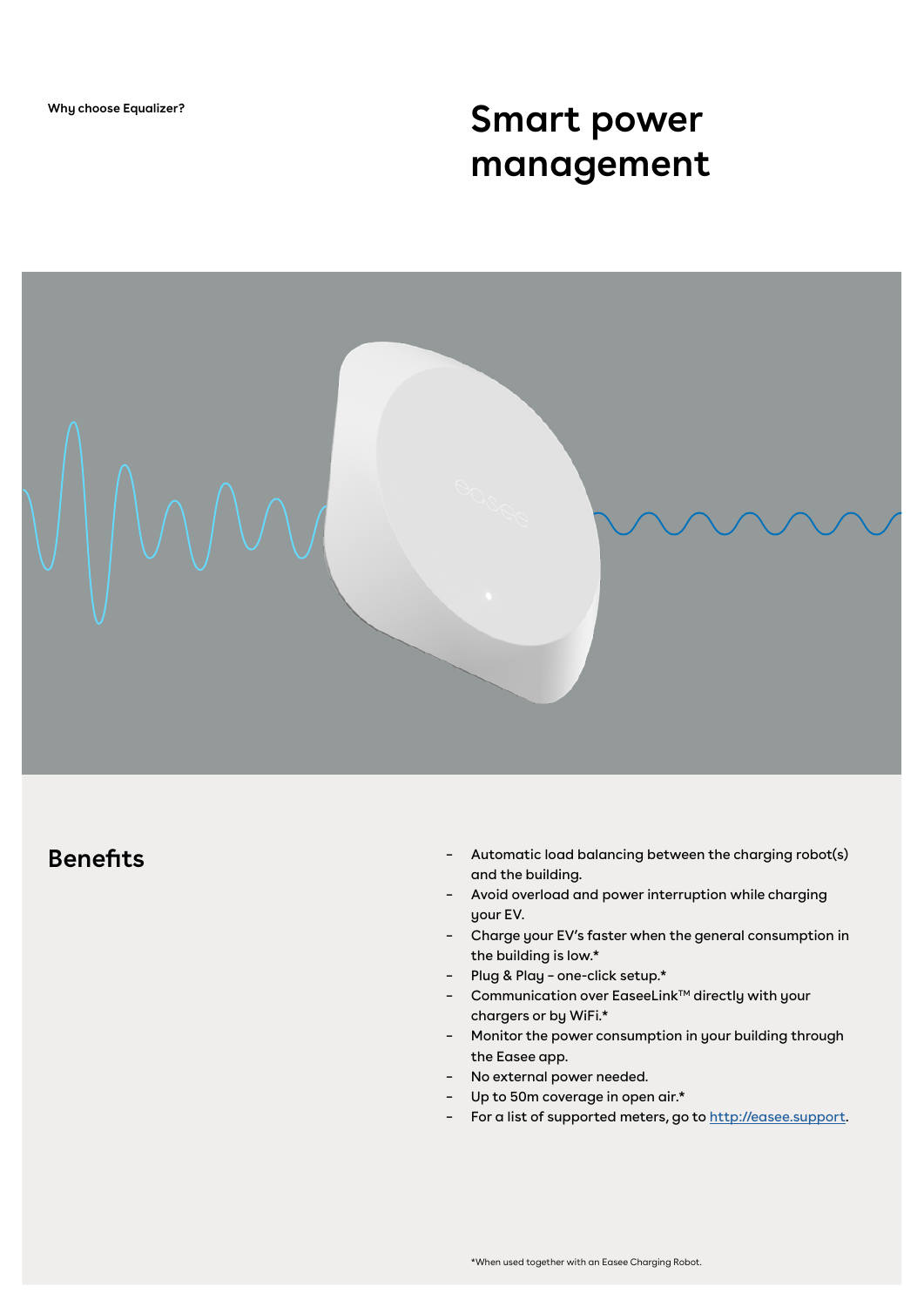**Charge when there is available power**

The Equalizer makes sure that the charging of your EV's is done at the most convenient time, when the demand for other loads is low. When you have paired your Equalizer to the system, it will automatically start to balance the available power in the building based on its readings and optimize your charging experience.

The EaseeLink™ will ensure that the automatic load balancing will continue to work even if the connection with the cloud is interrupted or should there be a problem with your WiFi.



### **Monitoring**

While the main purpose of the Equalizer is to optimize the charging experience, it also provides the opportunity to monitor your daily power consumption through the Easee App.

With a full overview of your home's consumption, you have the power literally in your hands to save energy and hence the environment.

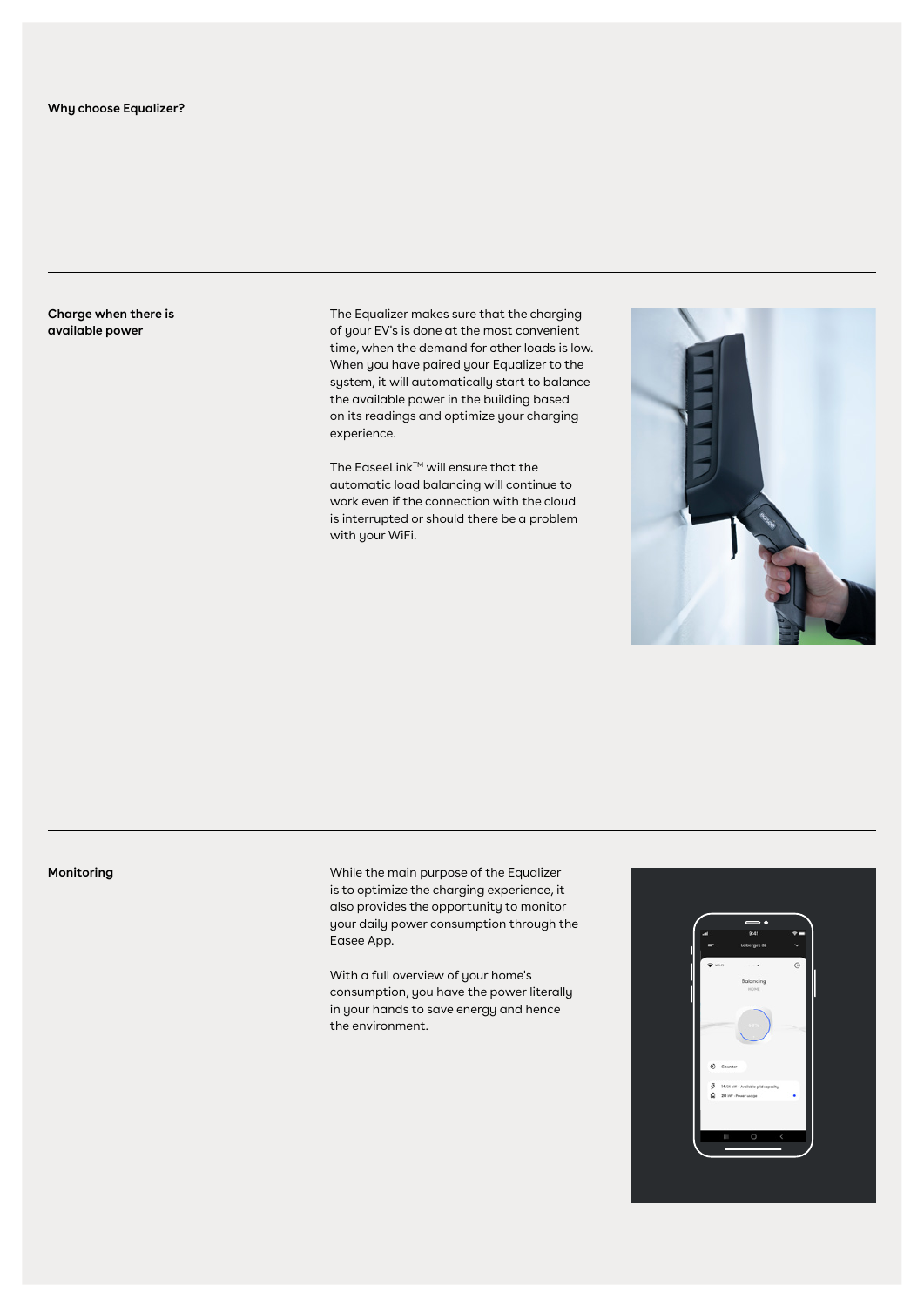## **Specifications**



#### **General**

Product (mm): H: 110 x W: 110 x D: 27.5 Packaging (mm): H: 130 x W: 130 x D: 39 Weight: 110 g Material: PC/ABS Colour: White IP degree: IP40 Voltage: 12-32 Vdc 30mA RJ11 connector

#### **Installation**

Cable length: 1.5 m RJ11 to R45 custom made cable Extended with a RJ45 adapter (up to 200 m) Integrated magnets for attaching the product to metal surfaces or to wall mount plate

### **Technical Connectivity**

EaseeLink™ RF and WiFi\* HAN connection to energy meter Monitor power consumption with the Easee app RFID / NFC reader

\*WiFi is required for normal operation. When offline, it will continue to work via EaseeLink $TM$  RF.

#### **Sensors and indicators**

Status LED Touch button

### **The product contains**









Equalizer Cable Cable Wall mount plate